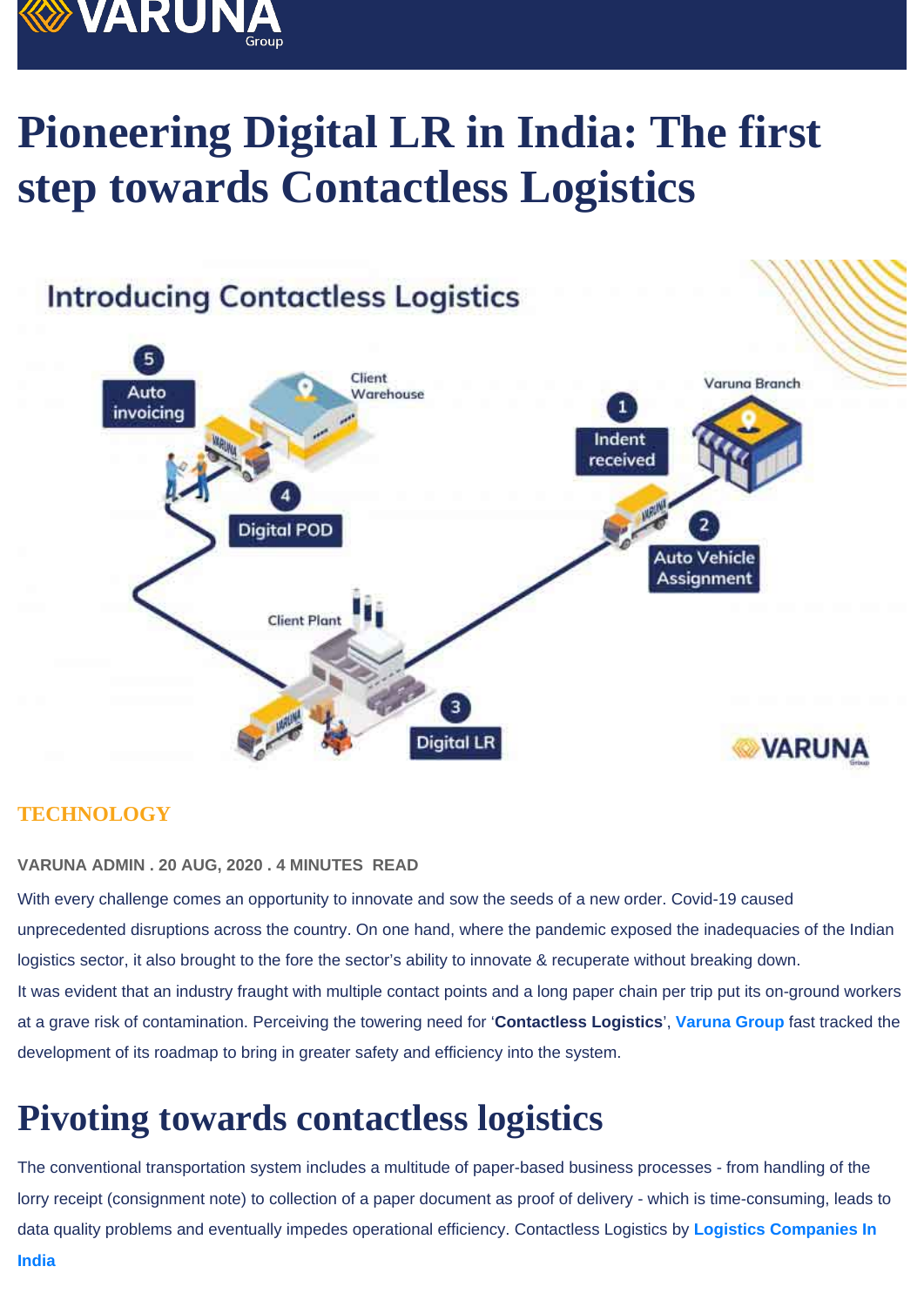aims to largely eliminate all forms of time-consuming human interventions and automate the entire process to the maximum extent.

#### **Benefits of contactless logistics**

- 1. Error-free operation
- 2. Ensures safety and sanitation
- 3. Greater transparency and visibility
- 4. Reduced transit lead time
- 5. Improvement in productivity levels
- 6. A sustainable practice reduces carbon footprint
- 7. A healthier & safer work environment

### **Digital LR: The first step towards contactless logistics**

Lorry Receipt (LR), an undertaking by the transporter to deliver the goods to the destination, is an indispensable part of the transportation process. Three physical copies (driver, consignee and consignor) of the consignment note are passed on by the customer to the driver. While digital Lorry Receipt (digital LR) as a concept has existed for many years, there was no actionable solution in sight due to several reasons -

**Fear of novel technology** - Many fear that digital LR will cut down jobs at the ground level.

**Apprehensions of redundancy** - With well-established manual processes, clients sense that avoiding duplication in the paper trail system is a challenge.

**Platform development constraints** - It's strenuous to develop a platform that's accurate, time-saving and can be readily integrated into different client platforms while upholding their data privacy.

### **Varuna Group: Pioneering digital LR in India**

Understanding these challenges, we collaborated with our clients in a streamlined and systematic manner and pioneered the right solution in a short span for two weeks during the lockdown period. Here's how we did it -

**A cross-functional team** - We assembled a dedicated 'Contactless Project Team' by selecting key people from Operations, Technology, and Key Account Management (KAM) that worked 24X7 to develop and implement the solution in tandem with the customers. We also deployed a dedicated POC at the customer site for the same.

**Using government databases** - Earlier attempts at digital LR focused on using a custom API to create lorry receipts. We found a more efficient way by utilising government databases and fetching details from e-way bills to generate digital LR.